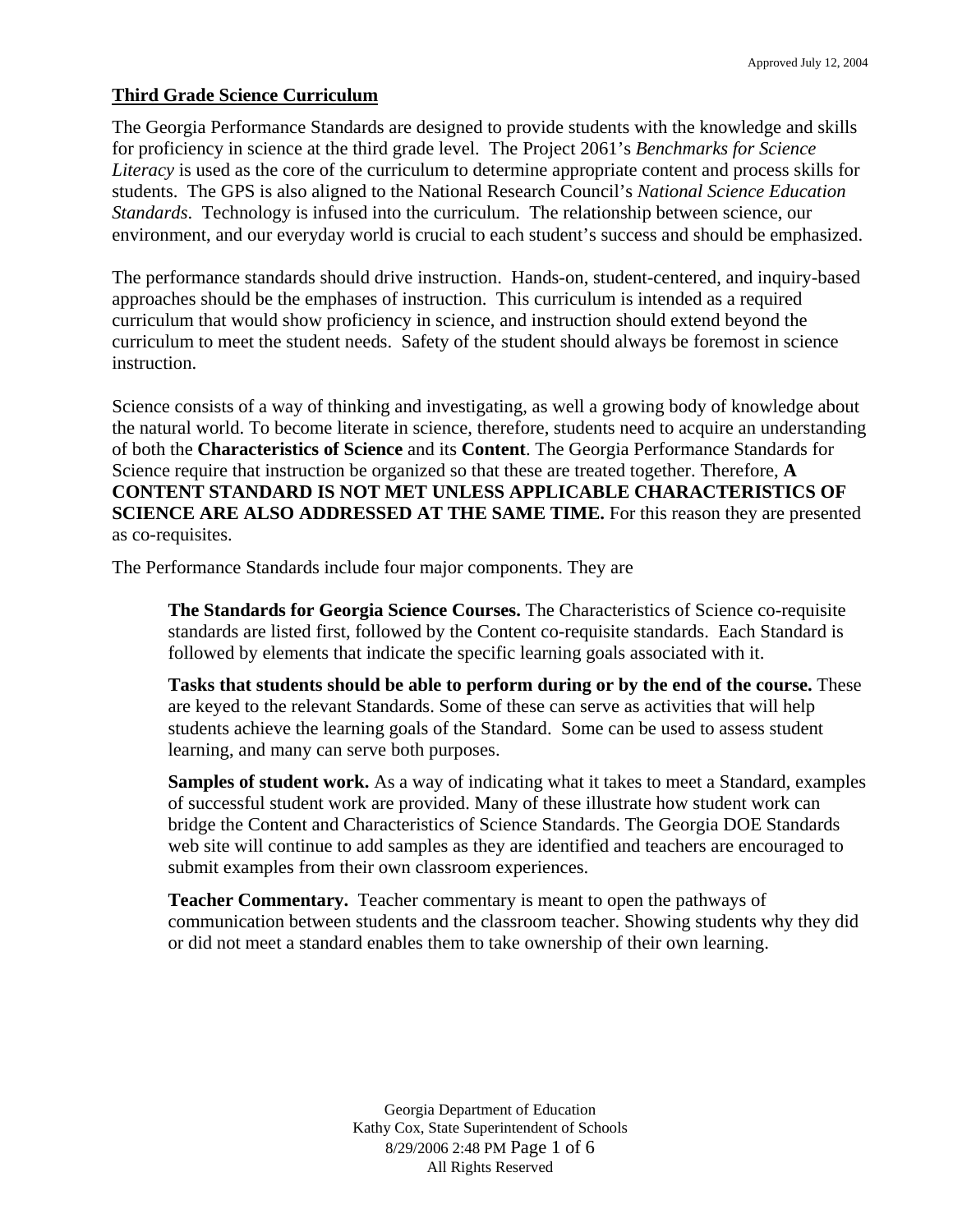Georgia Performance Science Standards-- Explanation of Coding

Characteristics of Science Standards **SKCS1 S**cience **K**indergarten **C**haracteristics of **S**cience Standard #**1**

**S8CS2 S**cience Grade **8 C**haracteristics of **S**cience Standard #**2**

**SCSh8 S**cience **C**haracteristics of **S**cience **h**igh school Standard #**8**

Content Standards **S5P3 S**cience Grade **5 P**hysical Science Standard #**3**

**S4E2 S**cience Grade **4 E**arth Science Standard #**2**

**S7L4 S**cience Grade **7 L**ife Science Standard #**4**

**SC1 S**cience **C**hemistry Standard #**1**

**SB4 S**cience **B**iology Standard #**4**

**SPS6 S**cience **P**hysical **S**cience Standard #**6**

**SP3 S**cience **P**hysics Standard #**3**

> Georgia Department of Education Kathy Cox, State Superintendent of Schools 8/29/2006 2:48 PM Page 2 of 6 All Rights Reserved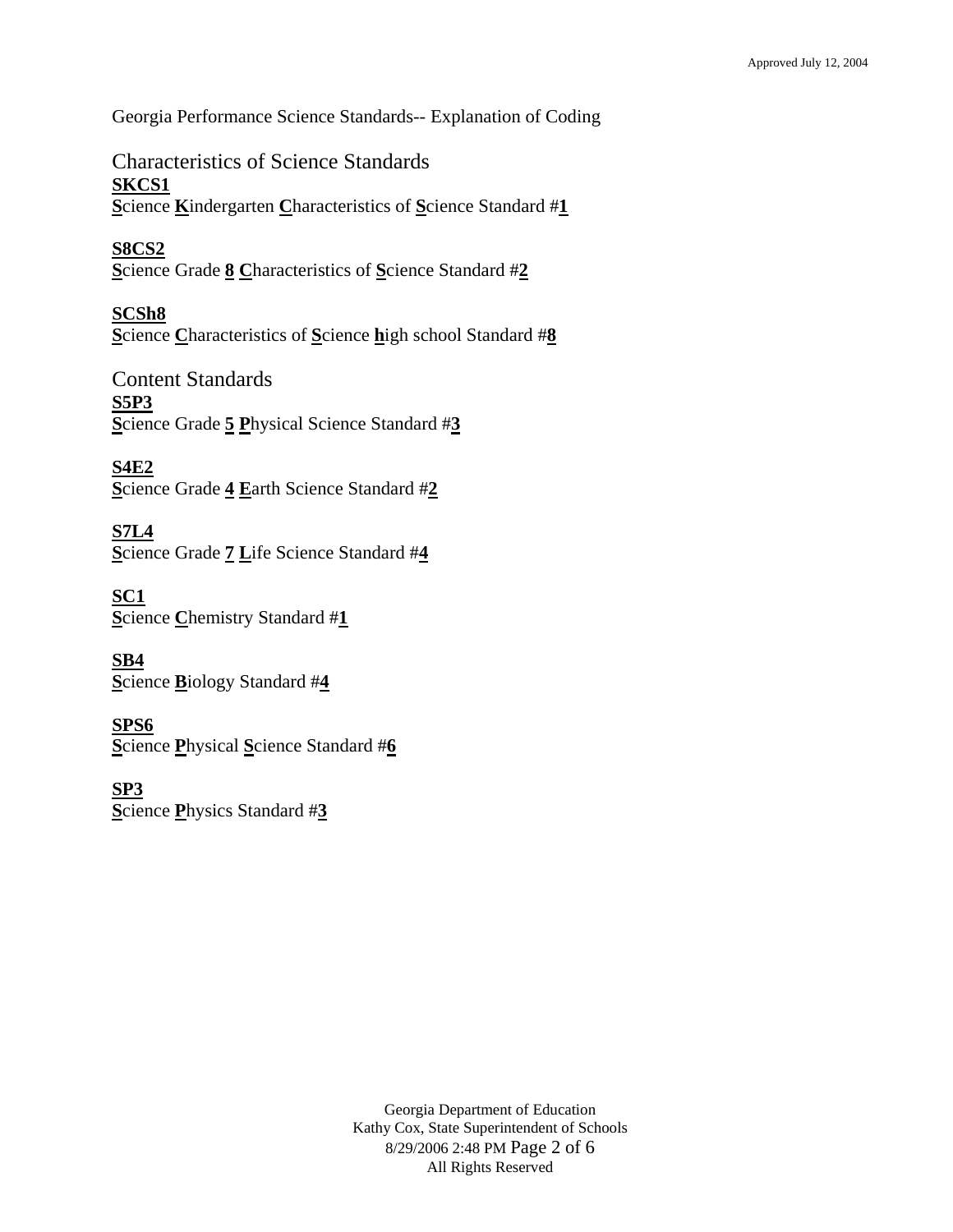**Third grade** students keep records of observations without making alterations. They add and subtract whole numbers mentally, on paper, and with a calculator. They observe, construct, and measure objects using ordinary hand tools. Third graders observe things with many parts and describe the ways in which the parts influence or interact with one another. They represent objects in the real world with geometric figures, number sequences, graphs, diagrams, maps, and stories. They explain how the representations do not match their real world counterparts. Third graders know that safety is a fundamental concern in all experimental science. They adhere to safety rules and guidelines.

#### **Form and Function**

Third grade students observe and compare objects and use the information they obtain to answer their own questions. Their communication skills allow them to record findings and analyze data. They understand that the form or shape of an object is frequently related to use, operation or function. They will use this information to explain rock cycles, features of plants and animals, heat energy, and magnetic force.

| <b>Major Concepts/Skills</b>     | <b>Concepts/Skills to Maintain</b> |
|----------------------------------|------------------------------------|
| <b>Earth Science</b>             | Habits of Mind:                    |
| Rocks and minerals of Georgia    | Records investigations             |
| <b>Soils</b>                     | Analyzes whole number data         |
| Weathering                       | <b>Measures</b>                    |
| <b>Fossils</b>                   | Makes sketches                     |
| <b>Physical Science</b>          | Compares and describes             |
| Heat energy                      | numerically                        |
| Magnets                          | Researches                         |
| Life Science                     | Uses tools                         |
| Habitats                         | Answers their own questions        |
| Features of organisms of Georgia | Communicates findings              |
| Pollution and conservation       | Understands safety concerns        |

## **Co-Requisite - Characteristics of Science**

#### **Habits of Mind**

- **S3CS1. Students will be aware of the importance of curiosity, honesty, openness, and skepticism in science and will exhibit these traits in their own efforts to understand how the world works.** 
	- a. Keep records of investigations and observations and do not alter the records later.
	- b. Offer reasons for findings and consider reasons suggested by others.
	- c. Take responsibility for understanding the importance of being safety conscious.
- **S3CS2. Students will have the computation and estimation skills necessary for analyzing data and following scientific explanations.** 
	- a. Add, subtract, multiply, and divide whole numbers mentally, on paper, and with a calculator.

Georgia Department of Education Kathy Cox, State Superintendent of Schools 8/29/2006 2:48 PM Page 3 of 6 All Rights Reserved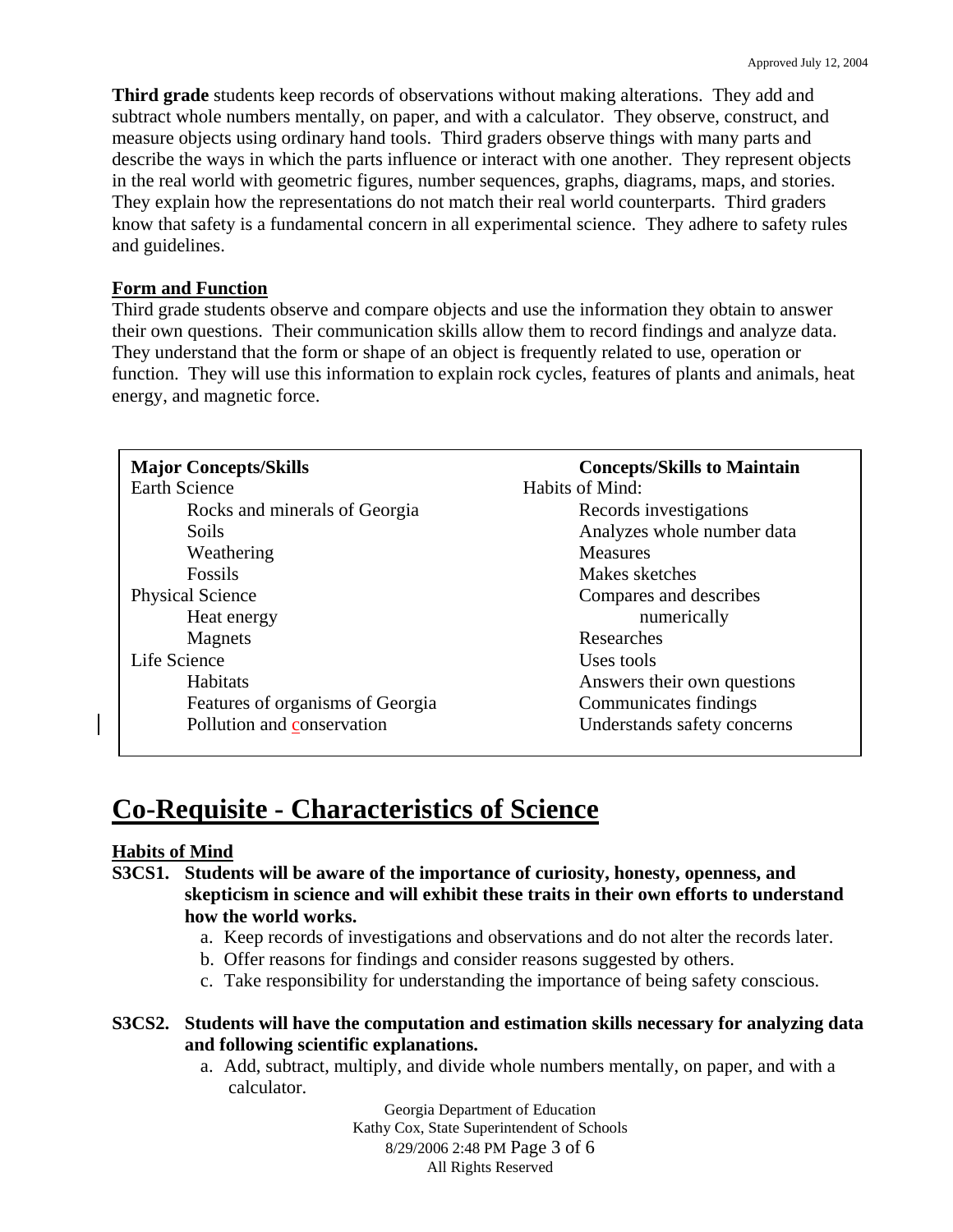- b. Use commonly encountered fractions halves, thirds, and fourths (but not sixths, sevenths, and so on) – in scientific calculations.
- c. Judge whether measurements and computations of quantities, such as length, weight, or time, are reasonable answers to scientific problems by comparing them to typical values.
- **S3CS3. Students will use tools and instruments for observing, measuring, and manipulating objects in scientific activities utilizing safe laboratory procedures.** 
	- a. Choose appropriate common materials for making simple mechanical constructions and repairing things.
	- b. Use computers, cameras and recording devices for capturing information.
	- c. Identify and practice accepted safety procedures in manipulating science materials and equipment.

## **S3CS4. Students will use ideas of system, model, change, and scale in exploring scientific and technological matters.**

- a. Observe and describe how parts influence one another in things with many parts.
- b. Use geometric figures, number sequences, graphs, diagrams, sketches, number lines, maps, and stories to represent corresponding features of objects, events, and processes in the real world.
- c. Identify ways in which the representations do not match their original counterparts.

## **S3CS5. Students will communicate scientific ideas and activities clearly.**

- a. Write instructions that others can follow in carrying out a scientific procedure.
- b. Make sketches to aid in explaining scientific procedures or ideas.
- c. Use numerical data in describing and comparing objects and events.
- d. Locate scientific information in reference books, back issues of newspapers and magazines, CD-ROMs, and computer databases.

#### **S3CS6. Students will question scientific claims and arguments effectively.**

a. Support statements with facts found in books, articles, and databases, and identify the sources used.

## **The Nature of Science**

**S3CS7. Students will be familiar with the character of scientific knowledge and how it is achieved.** 

Students will recognize that:

- a. Similar scientific investigations seldom produce exactly the same results, which may differ due to unexpected differences in whatever is being investigated, unrecognized differences in the methods or circumstances of the investigation, or observational uncertainties.
- b. Some scientific knowledge is very old and yet is still applicable today.

Georgia Department of Education Kathy Cox, State Superintendent of Schools 8/29/2006 2:48 PM Page 4 of 6 All Rights Reserved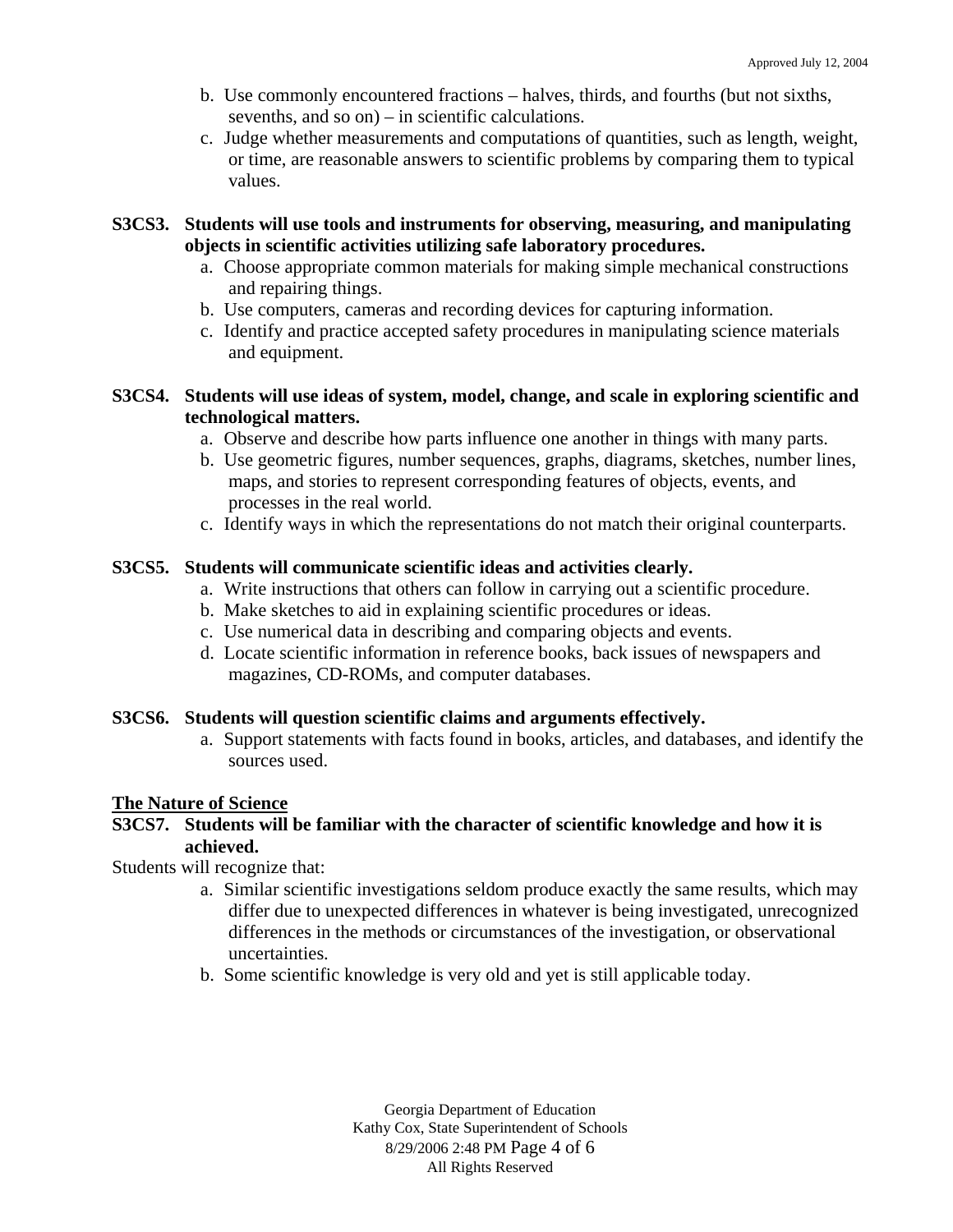## **S3CS8. Students will understand important features of the process of scientific inquiry.**

Students will apply the following to inquiry learning practices:

- a. Scientific investigations may take many different forms, including observing what things are like or what is happening somewhere, collecting specimens for analysis, and doing experiments.
- b. Clear and active communication is an essential part of doing science. It enables scientists to inform others about their work, expose their ideas to criticism by other scientists, and stay informed about scientific discoveries around the world.
- c. Scientists use technology to increase their power to observe things and to measure and compare things accurately.
- d. Science involves many different kinds of work and engages men and women of all ages and backgrounds.

# **Co-Requisite - Content**

## **Earth Science**

## **S3E1. Students will investigate the physical attributes of rocks and soils.**

- a. Explain the difference between a rock and a mineral.
- b. Recognize the physical attributes of rocks and minerals using observation (shape, color, texture), measurement, and simple tests (hardness).
- c. Use observation to compare the similarities and differences of texture, particle size, and color in top soils (such as clay, loam or potting soil, and sand).
- d. Determine how water and wind can change rocks and soil over time using observation and research..

#### **S3E2. Students will investigate fossils as evidence of organisms that lived long ago.**

- a. Investigate fossils by observing authentic fossils or models of fossils or view information resources about fossils as evidence of organisms that lived long ago.
- b. Describe how a fossil is formed.

## **Physical Science**

## **S3P1. Students will investigate how heat is produced and the effects of heating and cooling, and will understand a change in temperature indicates a change in heat.**

- a. Categorize ways to produce heat energy such as burning, rubbing (friction), and mixing one thing with another.
- b. Investigate how insulation affects heating and cooling.
- c. Investigate the transfer of heat energy from the sun to various materials.
- d. Use thermometers to measure the changes in temperatures of water samples (hot, warm, cold) over time.

## **S3P2. Students will investigate magnets and how they affect other magnets and common objects.**

- a. Investigate to find common objects that are attracted to magnets.
- b. Investigate how magnets attract and repel each other.

Georgia Department of Education Kathy Cox, State Superintendent of Schools 8/29/2006 2:48 PM Page 5 of 6 All Rights Reserved